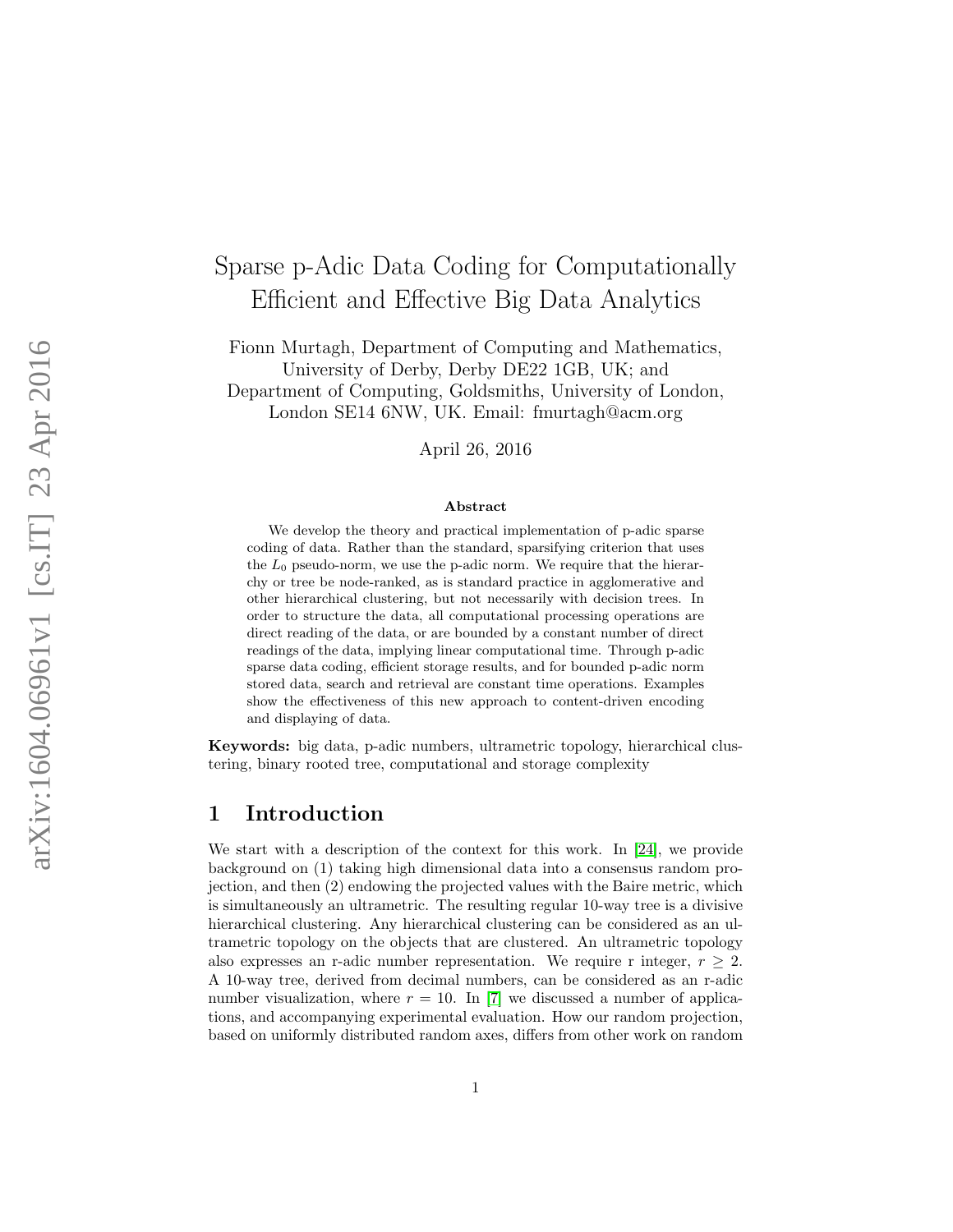projection that requires Gaussian axes, is discussed in [\[27\]](#page-19-1). In [\[25\]](#page-19-2), the consensus random projection was related to the principal eigenvector, addressed also was how the consensus projection is a seriation with clustering properties, and this process of seriation and clustering is closely related to the methods of spectral clustering, and power iteration clustering. This is extended in [\[26\]](#page-19-3) with particular reference to Correspondence Analysis.

In [\[24,](#page-19-0) [27\]](#page-19-1), the context for the use of the following data is described: 34,352 research funding proposals indexed in the open source Apache Solr package for (server-side) indexing, and (client-side) querying, search and retrieval. This package supports search and retrieval in large document collections, consisting of various fields (such as title, authors, abstract, and any other field that is defined for the document collection). The Solr packages determines and uses a similarity between documents that it calls MLT ("more like this"). This similarity has fixed field weights, and otherwise weights the document/term indexed data (see further discussion in [\[23\]](#page-19-4)). We used scores generated by Solr for the top 100 matching proposals for each of a selection of 10,317 of the proposals set.

Using a regular 10-way tree, Figure [1](#page-2-0) shows the hierarchy produced, with nodes colour-coded (a rainbow 10-colour lookup table was used), and with the root (a single colour, were it shown), comprising all clusters, to the bottom. The terminals of the 8-level tree are at the top.

This divisive hierarchical clustering algorithm uses the Baire, or longest common prefix, distance, which is also an ultrametric, on the consensus random projection values.

While this Figure [1](#page-2-0) is an unorthodox display of a dendrogram, or hierarchical clustering, its role as a display is used here for exposition and discussion, and it is better depicted in this way, compared to a regular 10-way tree.

The first Baire layer of clusters, displayed as the bottom level in Figure [1,](#page-2-0) was found to have 10 clusters (6 of which are very evident, visually.) The next Baire layer has 87 clusters (the maximum possible for this 10-way tree is 100), and the third Baire layer has 671 clusters (maximum possible: 1000).

The Baire hierarchy has a limitation in regard to storage. We need to allow for a regular r-way tree, here a 10-way tree, for storage. For finding a path in a hierarchical descent from the root of the tree, traversal length is logarithmic in the number of objects clustered, i.e. associated with the terminal nodes. However storage of all nodes in the tree, when the precision and hence the number of digits per object is not fixed, is exponential.

We propose the following solution in order to linearize storage. First, we invoke the natural sparse coding of a p-adic  $(p \text{ prime})$  or more general r-adic  $(r \text{ }}$ integer) representation. We require checking of the general class of data that is at issue, in order to limit the precision. Secondly, we reduce the base  $r$  of the number representation used, in order to further economize on Baire tree information. We do this by means of a best approximation of the data in the new base, relative to the data in the former base.

Motivation for this work includes the varied perspectives that are at issue in the following: [\[4,](#page-17-0) [8,](#page-18-1) [11,](#page-18-2) [15,](#page-18-3) [18\]](#page-18-4).

This paper is structured as follows.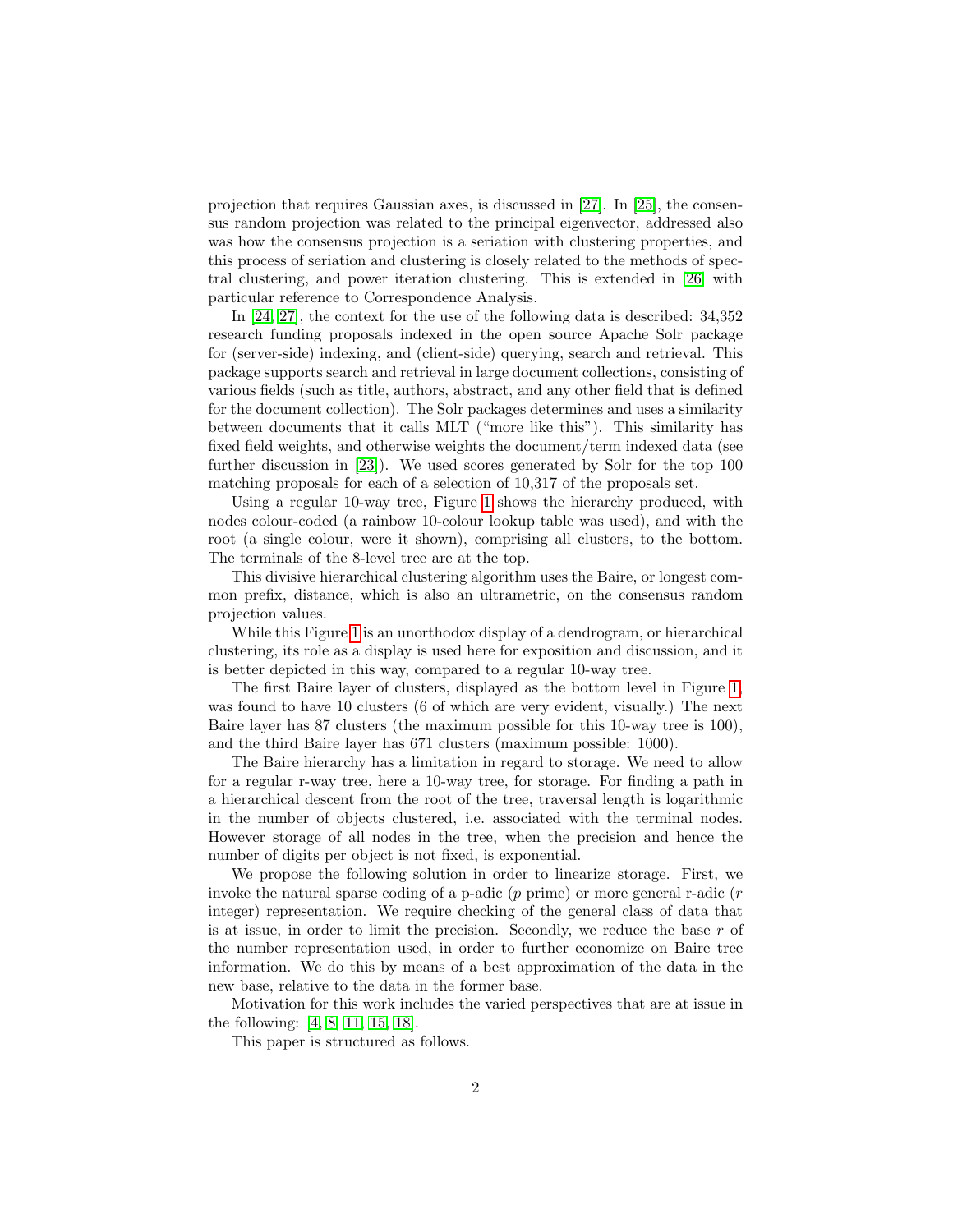

<span id="page-2-0"></span>Figure 1: Means of 99 random projections. Abscissa: the 10118 (non-empty) documents are sorted (by random projection value). Ordinate: each of 8 digits comprising random projection values. A rainbow colour coding is used for display.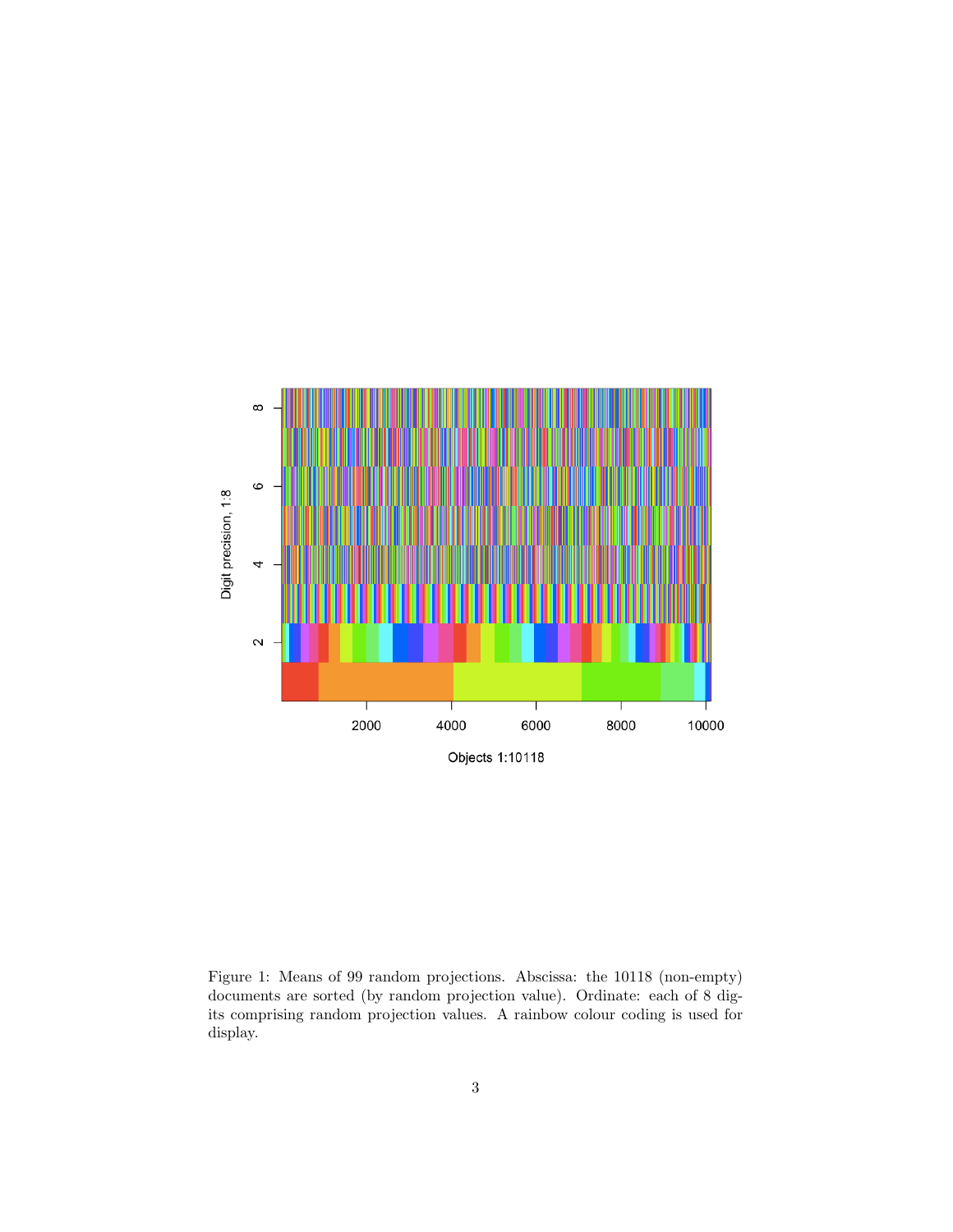In [\[20\]](#page-19-5), some of the ways are reviewed that we can p-adically encode a hierarchical clustering, a classification tree, that is conventionally a rooted, binary, labelled and ranked tree.

In section [2](#page-3-0) we introduce sparse coding. General motivation for r-adic and padic (r integer, p prime) data coding is provided in section [3.](#page-5-0) Then specification is provided in section [4.](#page-6-0) Our first method for implementing p-adic data encoding is set out in section [5.](#page-6-1) In section [6](#page-12-0) a further algorithm is proposed of the p-adic or m-adic  $(p, m < r$  where r-adic is the starting context) representation.

In this work we are not just dealing with a tree structuring, viz. a hierarchical clustering, followed by encoding, but rather a tree structuring that represents the data. In this particular way, data content is taken into account. In section [6,](#page-12-0) with the aim of storage economy, we do take the hierarchic representation alone, and simplify that, through p-adic or m-adic mapping (p prime, m an integer, with p or  $m < r$ , r the integer that is used in our initial r-adic representation).

## <span id="page-3-0"></span>2 Introduction to Sparse Coding

Sparse coding is used to support data compression. Additionally compressive sampling is the use of appropriate sparse coding in order to support data reconstruction. Widely used examples of sparse coding are run length encoding, use of orthonormal mapping through eigen-reduction, and the use of sparsifying signal transforms including the Fourier, wavelet, discrete cosine, and other multiple resolution transforms. In this work, we demonstrate how p-adic number representation provides a most advantageous way to sparsely encode big data sets.

A short introduction to sparse coding is [\[28\]](#page-19-6). The *i*th input vector  $x_{iJ} \in \mathbb{R}^{J}$ is written as a linear combination of a possibly over-complete (i.e.,  $K > J$ ) basis,  $\phi$ , with each  $a_{ik}$  a scalar coefficient:  $x_{iJ} = \sum_{k=1}^{K} a_{ik} \phi_{kJ} = a_{iK} \phi_{KJ}$ . Due to over-determination of the problem of estimating the coefficients, a sparsity cost function is also taken into consideration. A standard objective for such sparse coding is as follows (where we are rewriting in matrix notation, and replacing norm with distance):

$$
\min_{a_{iK}, \phi_{KJ}} \sum_{i=1}^{I} ||x_{iJ} - \sum_{k=1}^{K} a_{ik} \phi_{kJ}||_2^2 + \lambda ||a_{iK}||_0
$$
  
\n
$$
= \min_{a_{iK}, \phi_{KJ}} \sum_{i=1}^{I} ||x_{iJ} - a_{iK} \cdot \phi_{KJ}||_2^2 + \lambda ||a_{iK}||_0
$$
  
\n
$$
= \min_{a_{iK}, \phi_{KJ}} \sum_{i=1}^{I} d_2 (x_{iJ} - a_{iK} \cdot \phi_{KJ})^2 + \lambda ||a_{iK}||_0
$$
 (1)

<span id="page-3-1"></span>i.e., minimize in a least squares sense, using Euclidean,  $L_2$ , distance, the separation of  $x_{iJ}$  from its approximation by the linear combination of  $\phi_k$  terms,  $1 \leq k \leq K$ , each term weighted by  $a_{ik}$ ; and that minimization subject to the  $L_0$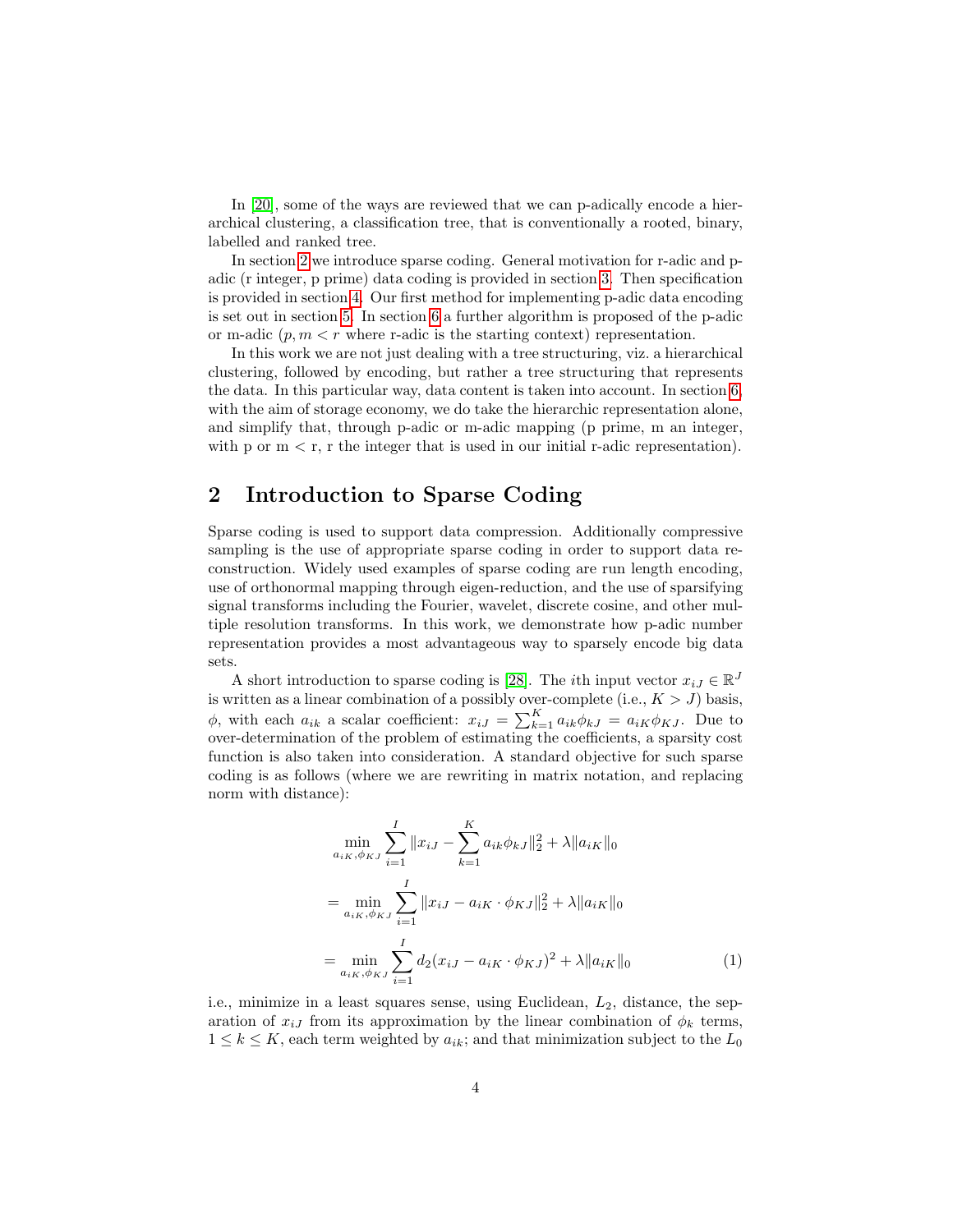pseudo-norm, implying that the number of non-zero terms is to be minimized. For this optimization,  $\lambda$  is a Lagrange multiplier.

Due to its differentiability and convex optimization to provide a solution for it,  $\|a_{iK}\|_0$  is generally replaced, as an approximation, by  $\|a_{iK}\|_1$ . Since the  $a_{ik}$ terms may decrease in value, but then the  $\phi_k$  terms could be large, an additional constraint can be applied:  $\|\phi_k\| \leq C$ , for all k, and for constant C.

We restate the foregoing by saying that we want to represent all our  $x_{iJ}$  data vectors by a basis expansion, the  $\phi_k$  being the basis, and having K coefficients, also termed loadings or projections. The coefficients are the scalar product,  $a_i^t \phi$ , of these two K-valued vectors. Our aim is to have a small number of non-zero coefficients in the vector of coefficients,  $a_{iK}$ .

As discussed briefly in [\[28\]](#page-19-6), encoding a new vector  $x_{iJ}$  typically requires re-optimizing the vector of coefficients,  $a_{iK}$ .

In general applications, the significant coefficients are of most interest. The signal is made more sparse by using some compactifying transform (such as a wavelet or other multiresolution transform). Then, in transform space, smallvalued transform coefficients are thresholded. This also can be applied for noise filtering, using hard or soft thresholding of wavelet coefficients. (That is, setting wavelet coefficients to zero if they are less than, for example, a statistically determined significance threshold, and then subsequently applying the inverse wavelet transform in order to reconstruct the data.) In compressive sensing [\[12\]](#page-18-5), (1) the data is sampled through a sensing protocol; and then (2) the basis to be determined,  $\phi$  above, is the product of the sensing protocol matrix and appropriate dictionary atoms; (3) since in a multiresolution transform dictionary such as wavelets, the coefficients have a power law decay, the estimation of these coefficients,  $a_i$  above, retains a set number of the largest entries. One arrives at a c-sparse encoding, such that  $||a_{iK}||_0 \leq c$  (i.e.  $\leq c$  non-zero coefficients retained).

Our new perspectives include the following.

1. Instead of a signal compactifying transform (such as a wavelet or other multiresolution transform), we use a tree or ultrametric topology in which our data is embedded. The partial order needs to take fully into account the importance or significance properties of the data used. We achieve this objective through p-adically encoding our data.  $\text{In } [1]$  $\text{In } [1]$ , wavelet transform compactifying makes use of sets of branchings connecting wavelet scales. This then takes account of e.g. image or signal edges showing up as a succession of high wavelet coefficients along the branch of a wavelet tree structuring of the image; and the alternative, low wavelet coefficient values, in the case of smooth regions.)

Our embedding in an ultrametric topology, expressed p-adically, is, by design, compactifying. That is, we take account of the given proximity (or metric) properties of our data.

2. For c-sparse encoding, hence minimizing  $||a_{iK}||_0$ , we will instead implement this constraint using the p-adic norm.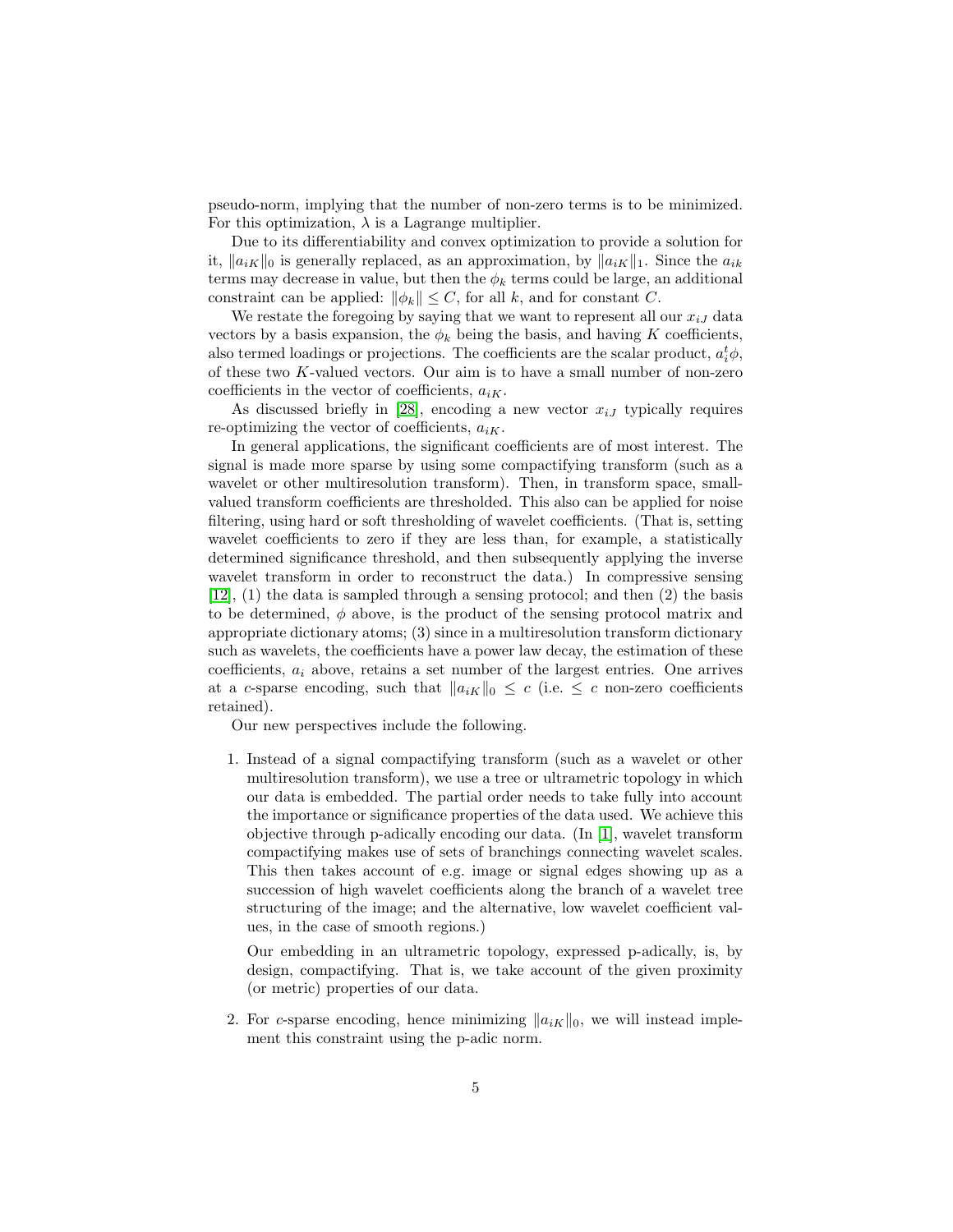3. To address the issue raised in [\[28\]](#page-19-6), whereby new data implies re-optimization, we will require the following: the ultrametric tree topology corresponding to our p-adic representation is a regular tree topology; also, this tree topology is a rooted, ranked, tree, viz. for each node in the tree, there is a real-valued level value.

### <span id="page-5-0"></span>3 Motivation for p-Adic Sparse Coding

p-Adic numbers are endowed with a very different order structure compared to real numbers. Following a short introduction to p-adic numbers, our objective in this work is to exploit the natural (topological rather than Hilbert space geometric) ordering of p-adic numbers in sparse coding.

p-Adic numbers were introduced by Kurt Hensel in 1898. The p-adic numbers are base p numbers, where p is a prime number. The reals are expressed in terms of a p-adic number systems where p is infinity. The ultrametric topology was introduced by Marc Krasner in 1944 [\[16\]](#page-18-6), the ultrametric inequality having been formulated by Hausdorff in 1934. Essential motivation for the study of this area is provided by Schikhof [\[31\]](#page-19-7) as follows. Real and complex fields gave rise to the idea of studying any field  $K$  with a complete valuation  $|.|$  comparable to the absolute value function. Such fields satisfy the "strong triangle inequality"  $|x + y| \leq \max(|x|, |y|)$ . Given a valued field, defining a totally ordered Abelian group, an ultrametric space is induced through  $|x - y| = d(x, y)$ . Various terms are used interchangeably for analysis in and over such fields such as p-adic, ultrametric, non-Archimedean, and isosceles. The natural geometric ordering of metric valuations is on the real line, whereas in the ultrametric case the natural ordering is a hierarchical tree. p-Adic numbers, which provide an analytic version of ultrametric topologies, have a crucially important property resulting from Ostrowski's theorem. Each non-trivial valuation on the field of the rational numbers is equivalent either to the absolute value function or to some p-adic valuation ([\[31\]](#page-19-7), p. 22). Essentially this theorem states that the rationals can be expressed in terms of (continuous) reals, or (discrete) p-adic numbers, and no other alternative system.

A generalization of integer coding, as well as Huffman (prefix) and Golomb-Rice (two-symbol alphabet) coding, is studied in [\[29\]](#page-19-8). While being acknowledged as being very close in operation to these widely used entropy coding algorithms, in [\[30\]](#page-19-9) the authors point to how all are special cases of one p-adic coding algorithm. Many examples are provided in [\[30\]](#page-19-9), using implementation in the Ruby programming language.

In [\[3\]](#page-17-2), the so-called split-LBG clustering algorithm is considered in a p-adic framework. This clustering algorithm, [\[17\]](#page-18-7), is used for data quantization. Motivation for this work is dynamic contexts, where cluster centres and data elements considered, can change over time. Another top-down, or divisive, hierarchical clustering is proposed in [\[19\]](#page-18-8). Our work, that uses the Baire hierarchy, seeks digit, and hence integer, representatives of clusters or nodes in the tree. In adopting such an approach, we very easily arrive at p-adic coding.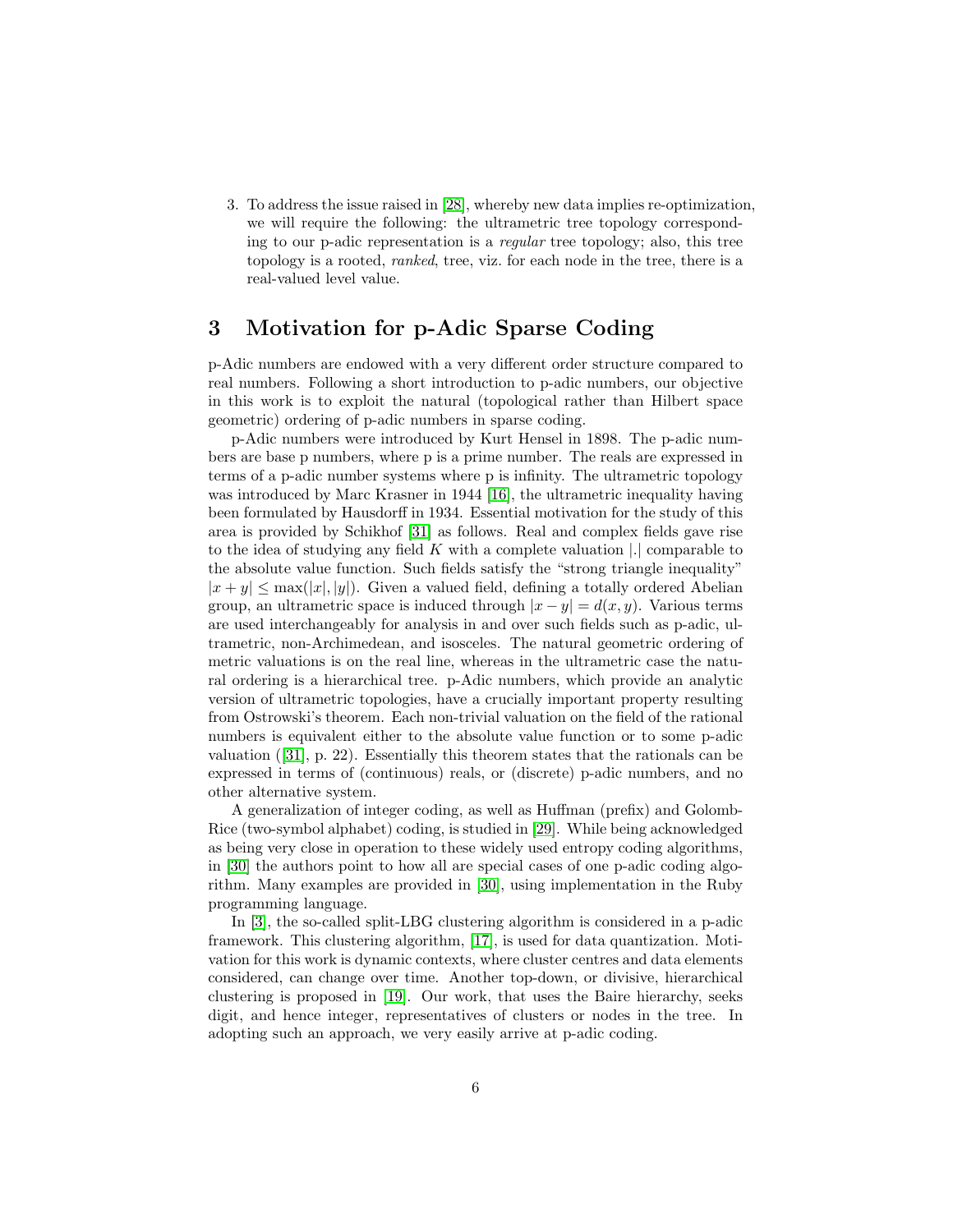# <span id="page-6-0"></span>4 Approximation of r-Adic (r Integer) Representation

We proceed as follows. Express our data as r-adic numbers. Take a usual decimal representation of real valued numbers, to finite precision, base  $r = 10$ and precision is the cth integer value.

A direct expansion of  $x = \sum_{k=0}^{c} a_k p^k$  offers no guarantee of a smaller, resulting number of digits, compared to the original base, r. Expansion can be considered for  $p < r$  or  $p > r$ , and for representation, digit-wise, of the given  $x$ , base  $r$ , and the full number. Given our use of coding to expedite search and retrieval, we therefore determine close approximation to our data. This is analogous to a transform coding, referred to in section [2,](#page-3-0) used subsequently for sparse coding.

Rewriting a c-digit, base  $r = 10$ , number in some other base,  $x = \sum_{k=0}^{c} a_k p^k$ , is not of benefit, because of computation required (more so than the stages of our Baire-based algorithm which, by design, has linear time requirements), and also due to the undetermined digits of precision, and hence overall storage, required.

Motivated by the problem specification of equations [\(1\)](#page-3-1), we ask what benefits could there be if, instead of the  $L_2$ , together with  $L_0$  and  $L_1$  metrics, we use the Baire metric, which is simultaneously an ultrametric. See [\[7,](#page-18-0) [22\]](#page-19-10), the former for applications, and the latter for roles in computational science. For vectors  $x_{iJ}, x_{i'J}$ , consider a basis r, which can be a prime, notationally p, or non-prime, for example, decimal,  $r = 10$ . Definition of the Baire metric:  $d_r(x_{iJ}, x_{iJ}) =$  $r^{-\beta}$  such that  $\beta = \operatorname{argmax}_j \{ x_{ij} = x_{i'j} | 1 \le j \le J \}.$ 

We seek to minimize

<span id="page-6-2"></span>
$$
\sum_{i=1}^{I} d_2^2 (x_{iJ} - a_{iK} \cdot \phi_{KJ})
$$
\n
$$
= \sum_{i=1}^{I} \sum_{j=1}^{J} \left( x_{ij} - \sum_{k=0}^{c-1} a_{ik} \phi_j^k \right)^2 \text{ with } ||x_i||_r \le r^{-c} \text{ and } a_{ik} < r \qquad (2)
$$

In seeking this best approximation, given ordering of r-adic expansion through the  $\phi^k$  term, this natural ordering allows, for the r-adic digits, the best 1-, 2-, ... c-approximation to be derived from the r-adic representation.

Informally expressed, we have the following. At each level of the regular tree, we approximate the values that we have at that level by a best match to all of these values. Also the number of levels in the regular tree is bounded by design.

# <span id="page-6-1"></span>5 p-Adic Encoding Algorithm Description and Implementation

Given data in a space of any dimensionality, (1) we apply a consensus of random projections, and (2) we induce a Baire hierarchical clustering on these projec-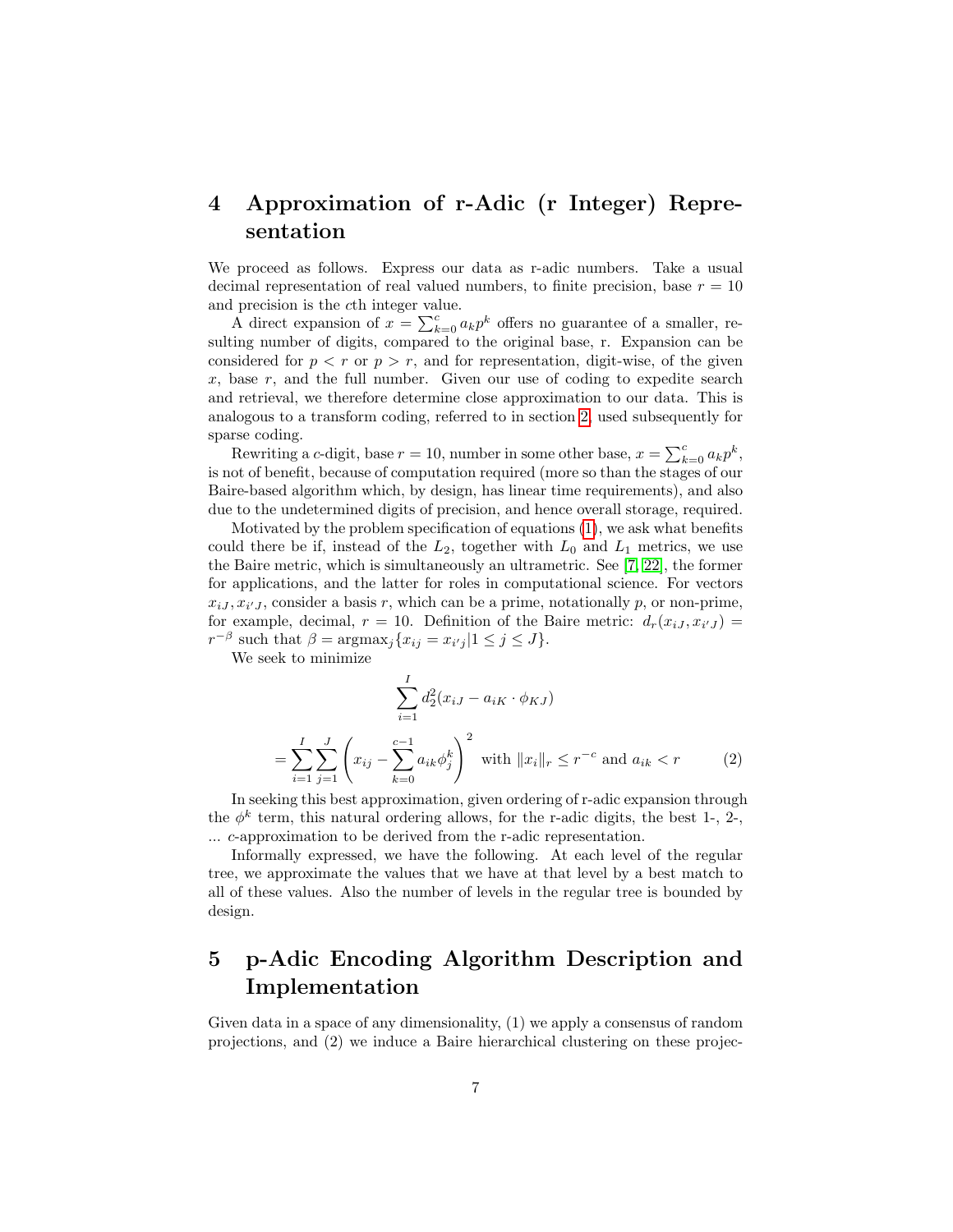tions. Given that the projections are of digit precision  $J$ , in a real number and hence decimal by default system (i.e.  $r = 10$ ), the projected values are endowed with the Baire distance (and ultrametric). This Baire distance is the longest common prefix, of the digits, ordered by precision.

We can display the Baire hierarchy, for  $I$  data points, and for digit precision J, as an  $I \times J$  array. Each value in this array is a base  $r = 10$  value. We have:  $A: I \times J \rightarrow \{0, 1, 2, \ldots, r - 1\}$  where  $r = 10$ . Consider any digit of precision,  $j_{\alpha}$ . Fix the value of  $j_{\alpha} \in \{0, 1, \ldots, r-1\}$ . Consider all child nodes of this node. Unless any node is empty, there are r child nodes of this selected node. Cf. Figure [1](#page-2-0) and later figures also.

In [\[7\]](#page-18-0) we noted how digits at differing precision levels display different distributions. In that work we noted how different digit distributions can be used as a novel discriminating feature, and we exemplified this on astronomical spectrometric and photometric redshift values. This was in the context of nearest neighbour regression. A consequence for this work in this paper is that we will approximate our given A values independently by precision digit. A is our array display of the hierarchy.

More generally, patterns and, indeed, anomaly in data digits can be of major benefit in, e.g., forensic data analytics. Cf. Benford's law [\[5,](#page-17-3) [13,](#page-18-9) [6\]](#page-17-4).

We map the base  $r = 10$  digit values onto a base p system. We examined  $p = 7, 5, 3, 2$ , and we report below on some of these. It is not a requirement that p be prime. What does follow from our algorithm is that the closer p or an alternative target number base is to  $r = 10$ , then the better the approximation, that we will form to A, will be.

In order not to overload our notation, we will consider any one given digit of precision,  $j = 1, 2, \ldots, J$  $j = 1, 2, \ldots, J$  $j = 1, 2, \ldots, J$ . See Figure 1, where we are taking into consideration at any given time, one row, or one level of digit precision. We do this in view of the observed different distributional characteristics of digits that we reported in [\[7\]](#page-18-0), and in view of Benford's law. Were it the case of compression as our sole objective, then we would take all digits into consideration, hence all j.

From equation [\(2\)](#page-6-2), we seek to determine the minimum of:

$$
(x_i - \sum_{k=0}^{K-1} a_{ik} \phi^k)^2
$$
 (3)

for all objects, i, hence, we seek to determine the minimum of:

<span id="page-7-0"></span>
$$
\sum_{i=1}^{I} (x_i - \sum_{k=0}^{K-1} a_{ik} \phi^k)^2
$$
 (4)

Write  $x_i$  by digit of precision,  $x_{ij}$ . Further we specify that the set of objects, i, must be in a partition, to be determined, of the object set. Call this partition of the objects,  $o_0, o_1, \ldots o_{K-1}$ . Alernatively expressed, for some k, each index  $i \in o_k$ . So, having  $K-1$  values at this, or any, level, then the partition class of value  $0 \leq k \leq K - 1$  is  $o_k$ . Following this additive decomposition (by partition) of  $x_i$ , we replace equation [\(4\)](#page-7-0) by equation [\(5\)](#page-8-0):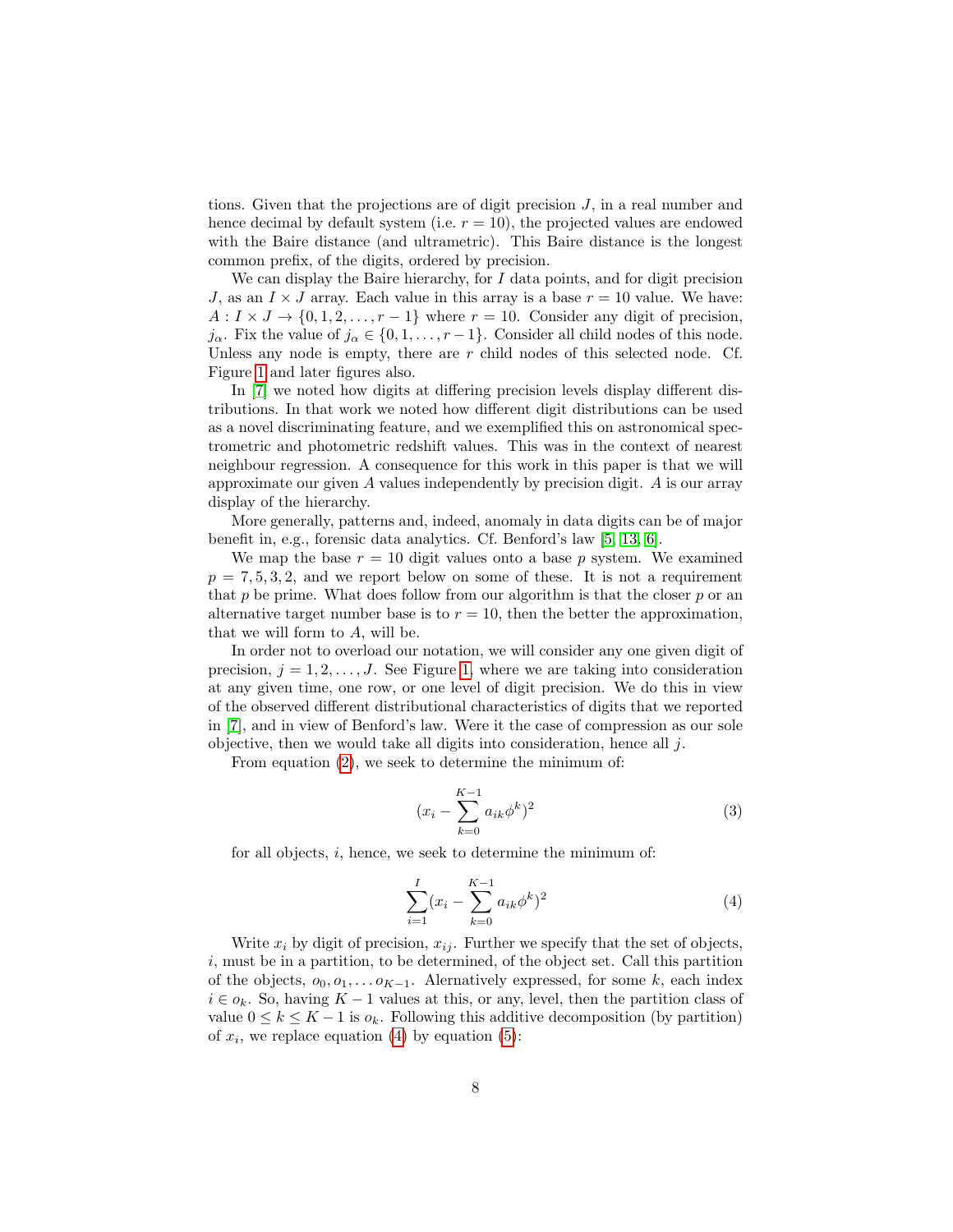<span id="page-8-0"></span>
$$
\sum_{k=0}^{K-1} \sum_{i=1}^{I} (x_{io} - a_{ik}\phi^k)^2 \text{ with } o = o_k
$$
 (5)

(We write  $o = o_k$  here solely for notational clarity.) The first term in this expression is a real value, and the second term is a  $K$ -adic value. If p-adic, then this second term is in the field of p-adic numbers,  $\mathbb{Q}_p$ . Therefore as such, we must re-map the rightmost term into the reals. In order to do this, consider what is done in quantization for compression tasks: codewords are used, assembled in a codebook, and accessed as a function of the given data values. This we do now as follows: for all  $i = 1, 2, ..., I$ ,  $a_k \phi^k \to c_k$ , with  $c_k \in \mathbb{R}$ . Thus, equation  $(5)$ , which we seek to optimize through choice of codewords,  $c_k$ , and partition of objects,  $o_k$ , for  $k = 0, 1, \ldots, K - 1$ , becomes:

<span id="page-8-1"></span>
$$
\sum_{k=0}^{K-1} \sum_{i=1}^{I} (x_{io} - c_{ik})^2 \text{ with } o = o_k
$$
 (6)

This is the classical K-means clustering problem where we seek clusters of the object set, the union of these clusters is the object set, and the codewords are the cluster centres or centroids. Iterative optimization, from random initialization of cluster centres, provides the solution. See e.g. [\[2\]](#page-17-5).

For completeness of exposition, we can return to the levels  $j$  corresponding to digit precision, in equations  $(5)$ ,  $(6)$ :

<span id="page-8-2"></span>
$$
\sum_{k=0}^{K-1} \sum_{i=1}^{I} (x_{ijo} - c_{ijk})^2 \text{ with } o = o_k, 1 \le j \le J \tag{7}
$$

Thus:

<span id="page-8-3"></span>
$$
\sum_{k=0}^{K-1} \sum_{i=1}^{I} (x_{ijo} - a_{ijk}\phi^k)^2 \text{ with } o = o_k, 1 \le j \le J
$$
 (8)

As we have noted above, we retain the separateness of digit precision, in view of our possible interest in their distributional properties. (Also as noted above, if compressibility were the sole objective, then the optimization of equations [\(6\)](#page-8-1),  $(7)$  or  $(8)$  would be summed over j.)

An optimal solution to equation [\(6\)](#page-8-1) implies an optimal representation of our set of reals expressed as a K-valued, K-adic expansion, equation [\(5\)](#page-8-0). In practice, our iterative optimization of K-means in regard to the optimand, equation [\(6\)](#page-8-1), is suboptimal. This is simply due to K-means partitioning being NP-complete. In usual operation, firstly a large number of iterations are permitted, and secondly, a number of different initialization configurations are used to provide the best overall result, or a consensus result. (In our implementation, R function kmeans was used with maximum 500 iterations and 50 random starts.)

Figure [2](#page-10-0) shows the 3-adic representation that results for Figure [1.](#page-2-0) For computational convenience, these are digits 1, 2, 3 representing 0, 1, 2 in the 3-adic representation. Mean squared error (MSE) is determined from the 3-adic expansion, together with the codewords from the codebook. (These are the cluster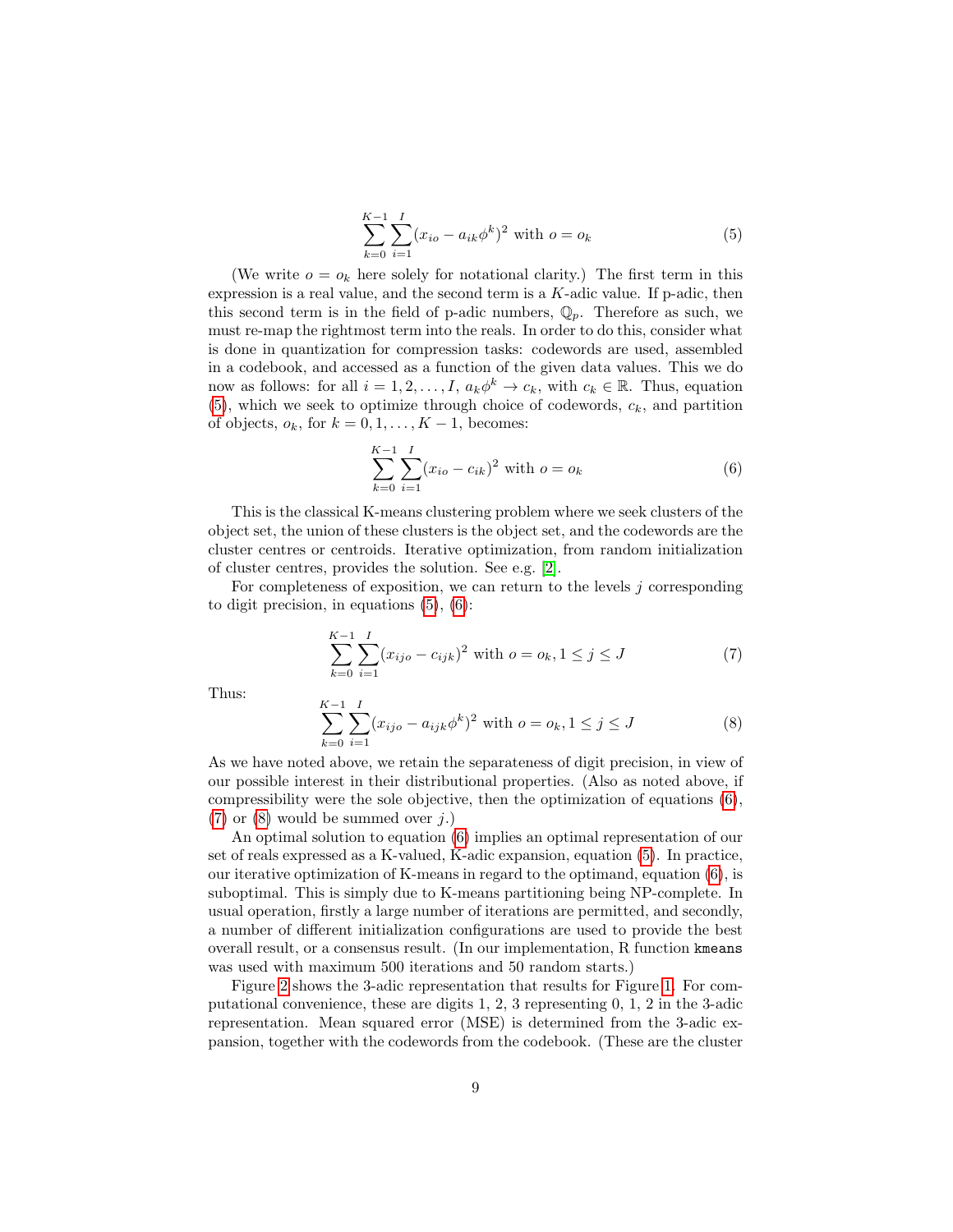centres determined by the K-means algorithm.) The MSE at digit precisions 1, 2, . . . , 8 were as follows: 0.26, 0.90, 0.88; 0.88; 0.89; 0.89; 0.90; 0.90. The p-adic Baire tree in this figure is a regular 3-way tree or hierarchy.

Figure [3](#page-11-0) shows the 2-adic or binary representation of Figure [1.](#page-2-0) For computational convenience, these are digits 1, 2 representing 0, 1 in the 2-adic representation. The MSEs at digit precisions 1, 2, . . . , 8 were as follows: 0.56, 1.96, 1.98, 2.01, 1.97, 2.03, 1.97, 1.99. The p-adic Baire tree in this figure is a regular 2-way, or binary, tree or hierarchy.

Computationally all stages of the processing are a linear function of cardinality of the object set, and of the levels or digits of precision, of numbers of iterations in the K-means work. Thus overall our preprocessing, i.e. data structuring, is of linear computational time. Through application of filtering in the sparsely encoded data, i.e. limiting the p- or r-adic expansion to a fixed number of terms (alternatively expressed: limiting to a fixed number of digits of precision in the chosen number base), we also have storage that is linear in the number of objects.

A binary tree representation (Figure [3\)](#page-11-0) is particularly appropriate for decision making and related binary routing, and such a clustering display, determined in a top-down or divisive way can be contrasted with an agglomerative hierarchical clustering algorithm.

To check on this, the following assessment was carried out. The mean random projection set, 10118 values, was hierarchically clustered, using Ward's minimum variance method. The input data (cf. Figure [1\)](#page-2-0) were to full available precision, viz. 9 digits of precision. The real values representing the binary expression from Figure [3](#page-11-0) were also hierarchically clustered using Ward's method. For the projections, the correlation between input distances and cophenetic (or ultrametric, or tree) distances determined from the hierarchical clustering was 0.6137619. For the binary, 2-adic hierarchy, the correlation between input distances (i.e. from the reals directly expressing the 2-adic, 8-level hierarchy), and cophenetic distances from the Ward hierarchical clustering, was 0.7257293. The correlation between the two sets of input distances was only 0.4872135. But actually the correlation between the values themselves (recalling that both sets of values comprised vectors of 10118 values) was 0.7102683. Finally the correlation between the two sets of cophenetic distances was 0.6154983.

The correlation between the two sets of values (mean random projection, as noted, of 9 digits of precision, and its 2-adic, 8-term expansion, that we determined through original digit optimized fit), viz. 0.7102683, is our most relevant finding. Note how levels of precision differ (9 versus 8), that in the former case we have digits that range over 0 to 9, whereas in the 2-adic representation case, we have digits that range over 0 and 1 (although, whenever convenient for implementation, we express them as, respectively, 1 and 2). So in the former case we have to consider, for each object, 10 possible values for each of 9 digits; and in the latter case, we have, for each object, 2 possible values for each of 8 digits.

For proximity matching or other such operations, we therefore require:

1. The random projection vector.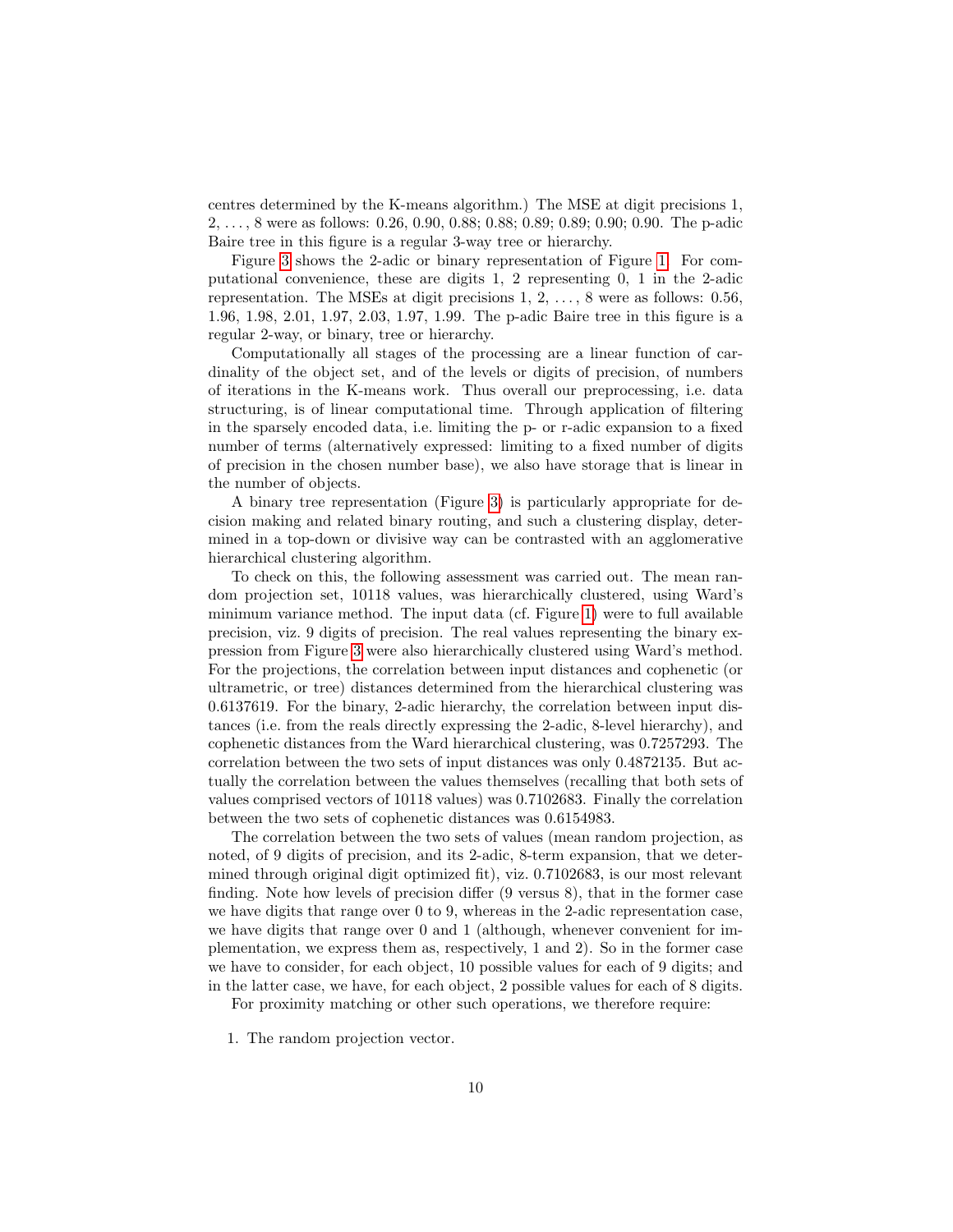

<span id="page-10-0"></span>Figure 2: Abscissa: the 10118 (non-empty) documents are sorted (by random projection value). Ordinate: each of 8 digits comprising random projection values. 3-adic representation, displayed using three colours.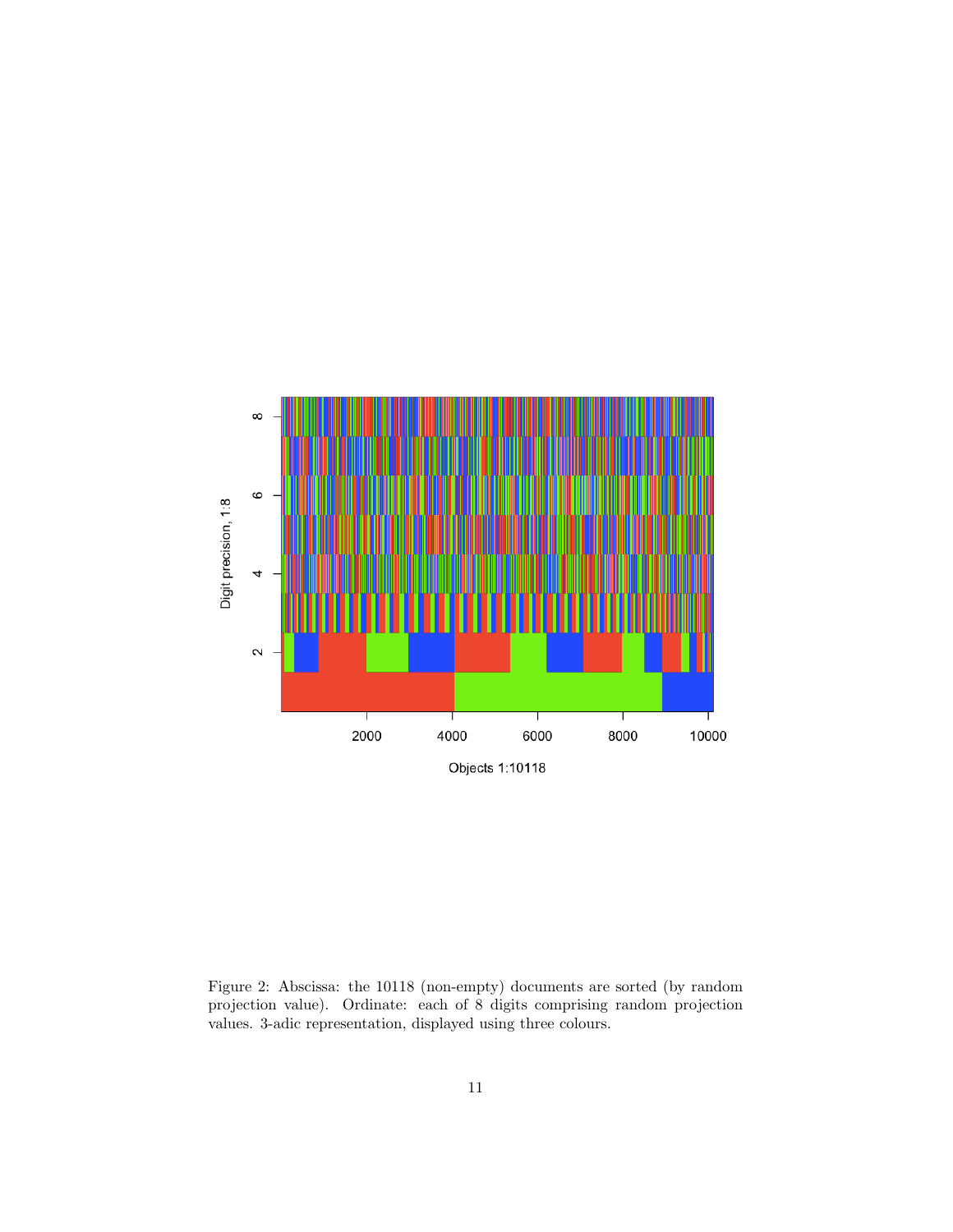

<span id="page-11-0"></span>Figure 3: Abscissa: the 10118 (non-empty) documents are sorted (by random projection value). Ordinate: each of 8 digits comprising random projection values. 2-adic, or binary, representation, displayed using two colours.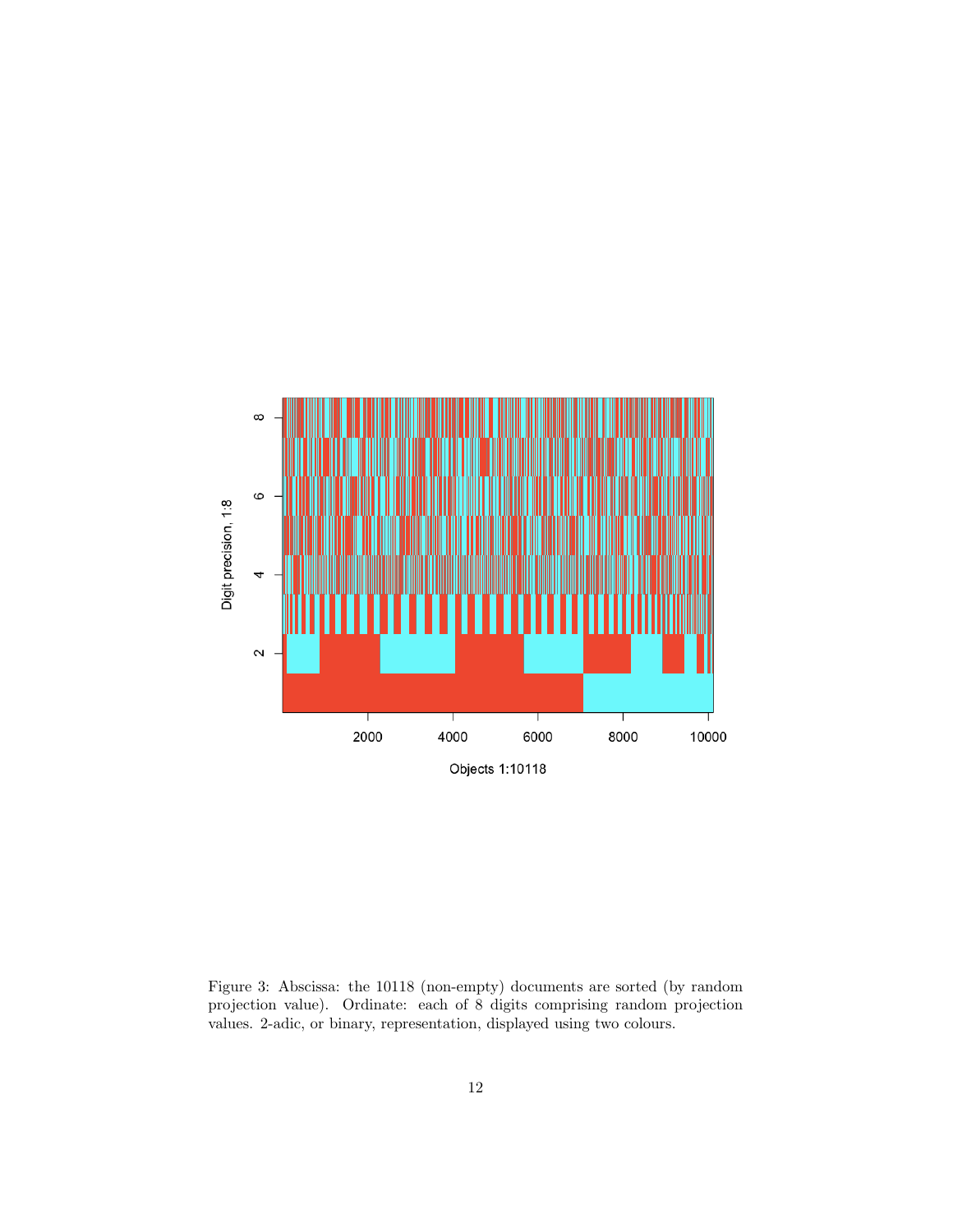2. The codebook for each digit level.

We term the foregoing approach the codebook through cluster-based representation.

# <span id="page-12-0"></span>6 p-Adic and m-Adic Fitting through Approximation of Hierarchy Representation

We now seek to simplify the representation in the following way. Label the digits of precision, or layers, or levels,  $j = 1, 2, \ldots$ , which in the case of the study here are of maximum value, 8. The set of objects is indexed by  $i$ , and in the study here,  $i = 1, 2, \ldots, 10118$ . We will refer to the Baire hierarchy representation of objects crossed by digits, as the Baire array display, A, cf. section [5](#page-6-1) above, with elements  $a$ . For digit set,  $J$ , and object set,  $I$ , we have the Baire array display defined by the mapping:  $A: I \times J \to \mathbb{Z}_{\nu}$ , where  $\mathbb{Z}_{\nu}$  is the set of integers modulo  $\nu$ . In the decimal, or base 10, number system, which is our point of departure,  $\nu = 10$  and we consider the decimal digits,  $\mathbb{Z}_{\nu} = \{0, 1, 2, \dots, 9\}.$ 

- 1. For a given digit level,  $j$ , and given object neighours,  $i$  and  $i'$ , we take (without loss of generality)  $i' = i + 1$ . We consider the Baire array display values,  $a_{i,j}, a_{i',j}$ .
- 2. As a first step we determine all neighbour pairs,  $a_{i,j}, a_{i'j}$ , that have the same parent digit value. That is,  $a_{i,j-1} = a_{i',j-1}$ .
- 3. The next step in our algorithm is to determine if our Baire array display values differ by 1, viz.  $|a_{i,j} - a_{i',j}| = 1$ .
- 4. If, instead,  $a_{i,j} = a_{i',j}$ , then no intervention is required.
- 5. If  $|a_{i,j} a_{i',j}| > 1$ , then we will not intervene insofar as there is sufficiently clear difference between these Baire array display values.
- 6. We determine the number of neighbour values differing by 1. That is, we determine:  $\mathcal{N} = |(a_{i,j}, a_{i',j})|, i = i^*, i' = i^* + 1$ , such that  $|a_{i,j} - a_{i',j}| = 1$ , i.e. the number of these  $i^*, i^* + 1$  pairs.
- 7. We determine the minimum such values of these pairs:  $\operatorname{argmin}_{i^*, i^*+1} \mathcal{N}$ . For any representative values of the indices,  $i', j$ , call the larger value that realizes this,  $a_{i',j} = w$ . We have  $w \in \mathbb{Z}_{\nu}$ .
- 8. Update the Baire array display, a, as follows: if  $k \geq w$ , then for  $a_{i,j} =$ k,  $a'_{i,j} = a_{i,j} - 1$ . That is, for those Baire array display pairs, with the same parent digit value, that differ by 1 in their own digit values, we set the higher digit value to be equal to the lower digit value; then we make this update of those digit values throughout the entire Baire hierarchy representation.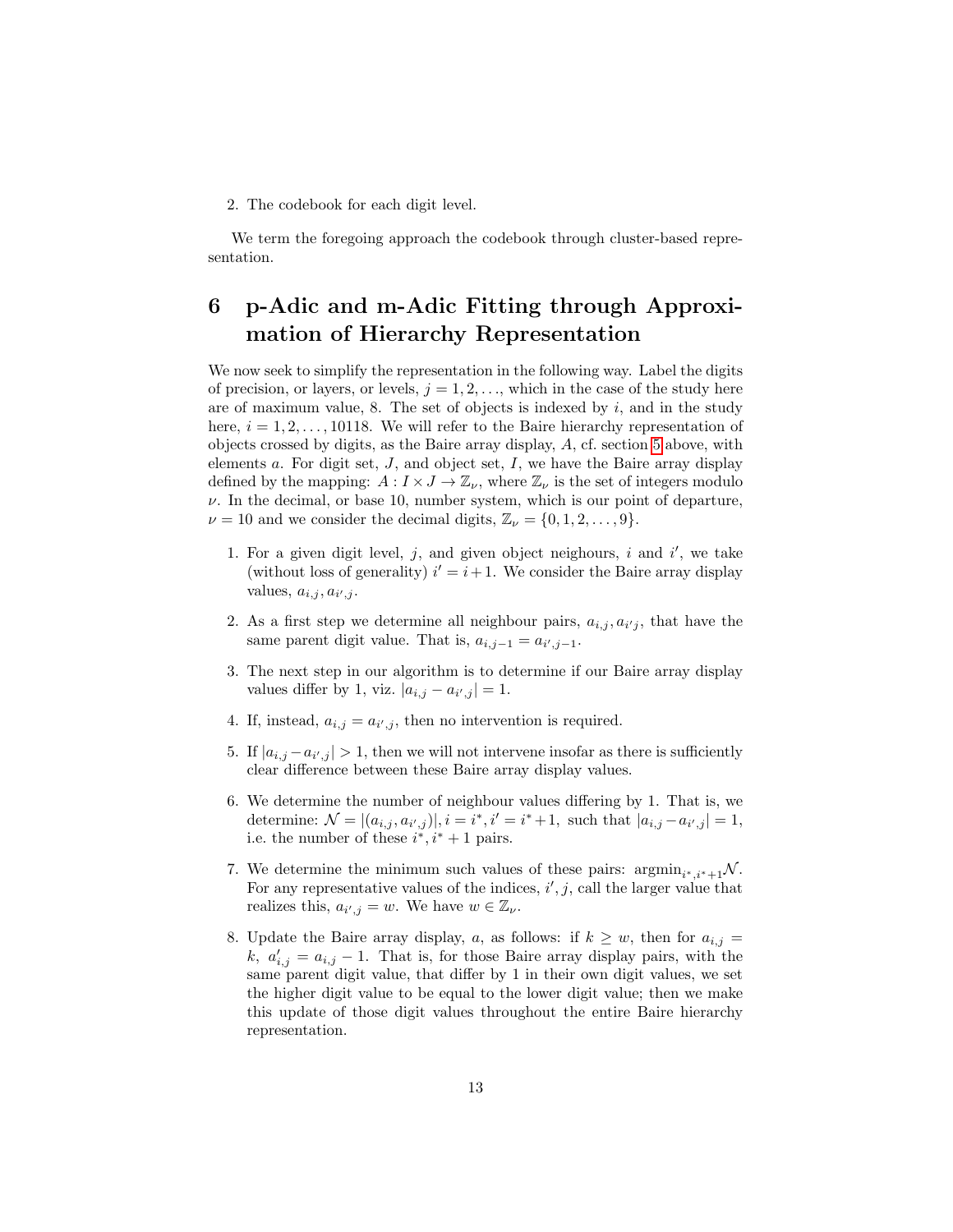- 9. It results that the Baire hierarchy representation, with values in  $\mathbb{Z}_{\nu}$ , has been transformed into an optimal (resulting from step 7) approximating Baire array display representation, with values in  $\mathbb{Z}_{\nu-1}$ .
- 10. This procedure, steps 1–9, can be repeated. On each such iteration, we decrease the number of values in the Baire array display by 1.

#### 6.1 Example of Application

We use Figure [1.](#page-2-0) This figure is displayed with digit values 0 (taken here as a value, and not the absence of a value) to 9, and we have it as 10-adic encoded. The approximation algorithm described in the previous subsection is applied, stepwise. The initial 10-adic representation is approximated by a 9-adic approximation. From the 9-adic encoded hierarchy representation, an 8-adic encoded hierarchy representation approximates it. Then that is approximated by a 7 adic encoded hierarchy representation. Then a 6-adic encoding approximates that. Then a 5-adic encoding approximates that, and is shown in Figure [4.](#page-14-0) This is followed by a 4-adic encoding, a 3-adic encoding, and finally a 2-adic, binary, encoding. The last one here is shown in Figure [5.](#page-15-0)

### 6.2 Approximation Distance and Observed Convergence of m-Adic Approximation of the Baire Array Display

Figure [6](#page-16-0) displays the squared distance, firstly, between the m-adic approximation and the given Baire array display. That is, we have 10-adic or decimal data to start with. See Figure [1.](#page-2-0) Just two of our m-adic approximations are displayed here in Figures [4](#page-14-0) and [5.](#page-15-0) In Figure [6](#page-16-0) there is the growing discrepancy between the m-adic approximation and the given decimal data.

Note that the approximation to the given Baire array display, as is the latter, are normalized, so that values are real-valued and bounded by 0 and 1.

Secondly, Figure [6](#page-16-0) shows the convergence properties. For  $m = 9, 8, \ldots, 3, 2$ , we consider the squared error between the m-adic approximation and the  $m+1$ adic approximation, or, initially, the given decimal data.

We note from Figure [6](#page-16-0) that up to  $m = 5$ , which as a prime, we can write conventionally as  $p = 5$ , we have limited deviation from the given Baire array display data.

## 7 Conclusions

The Baire distance, simultaneously inducing an ultrametric as well as a metric, is a longest common prefix metric. It is just of interest to note that data transmission is commonly supported in computer networks through, as it is termed, longest prefix matching [\[9\]](#page-18-10).

In this work, we have approximated any particular set of decimal data by a representation in any number basis that is from 2 (i.e. binary, prime), 3 (i.e.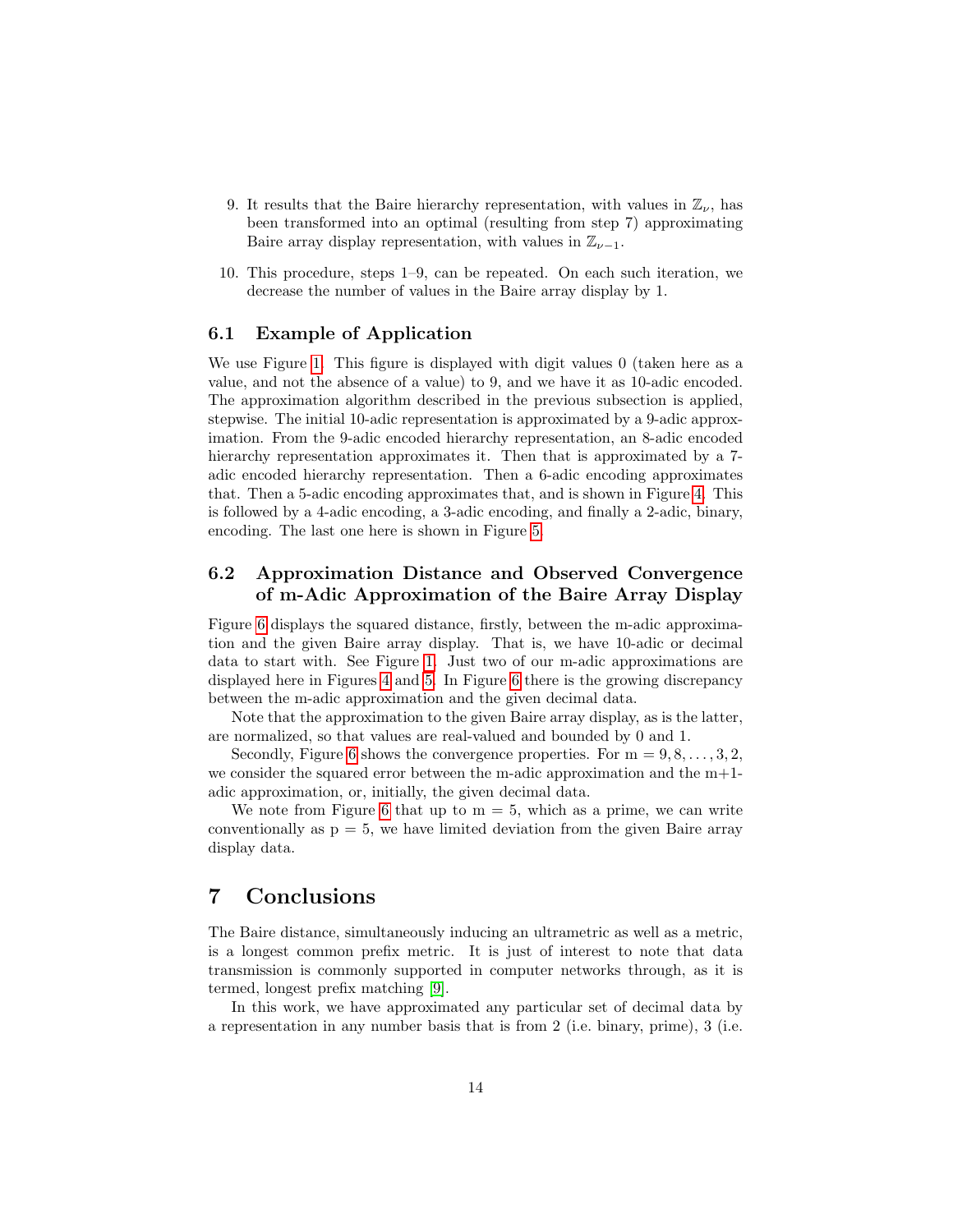

<span id="page-14-0"></span>Figure 4: Fifth approximation by merging close neighbour pairs of a common parent node.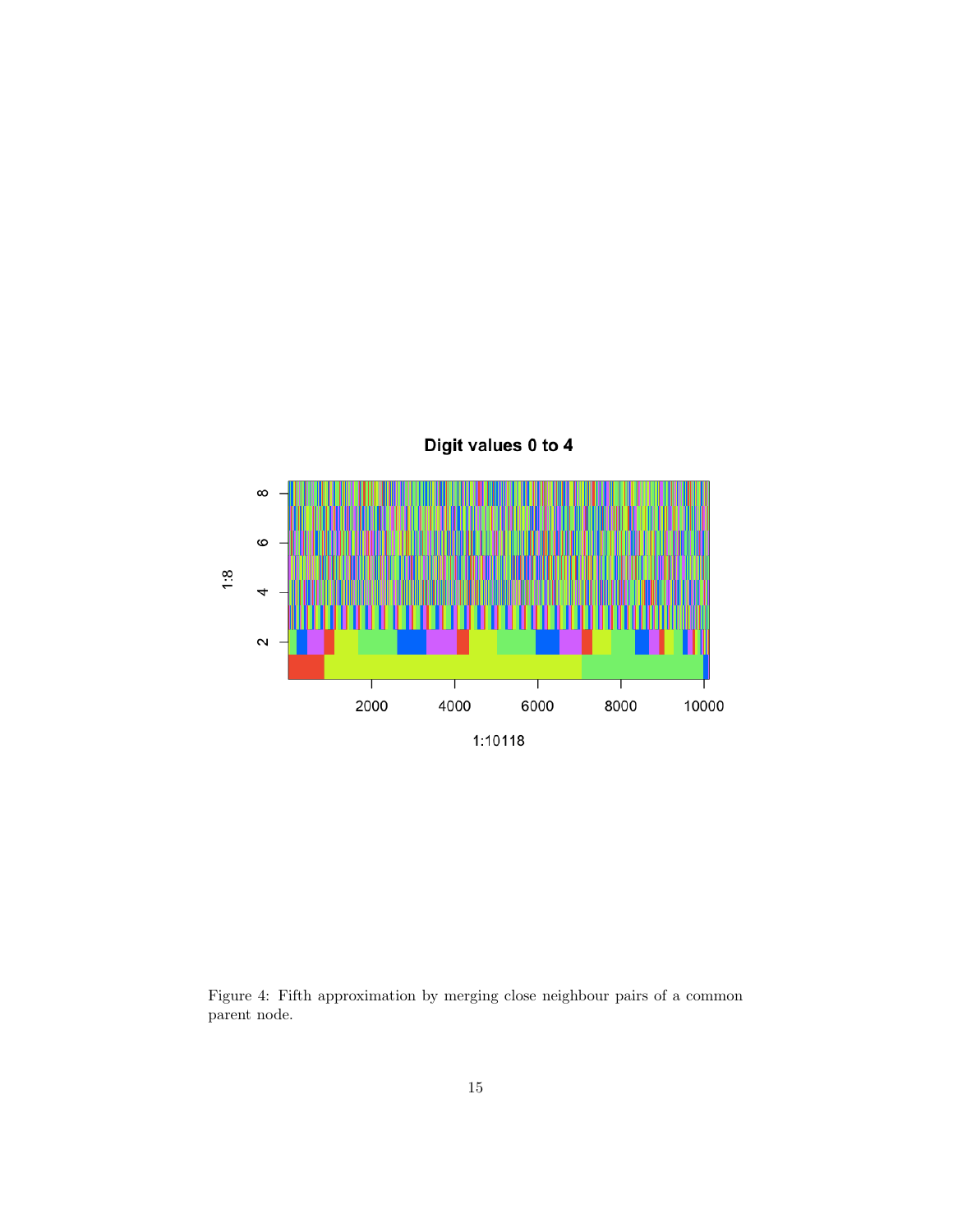

<span id="page-15-0"></span>Figure 5: Eighth approximation by merging close neighbour pairs of a common parent node. Display of a binary tree.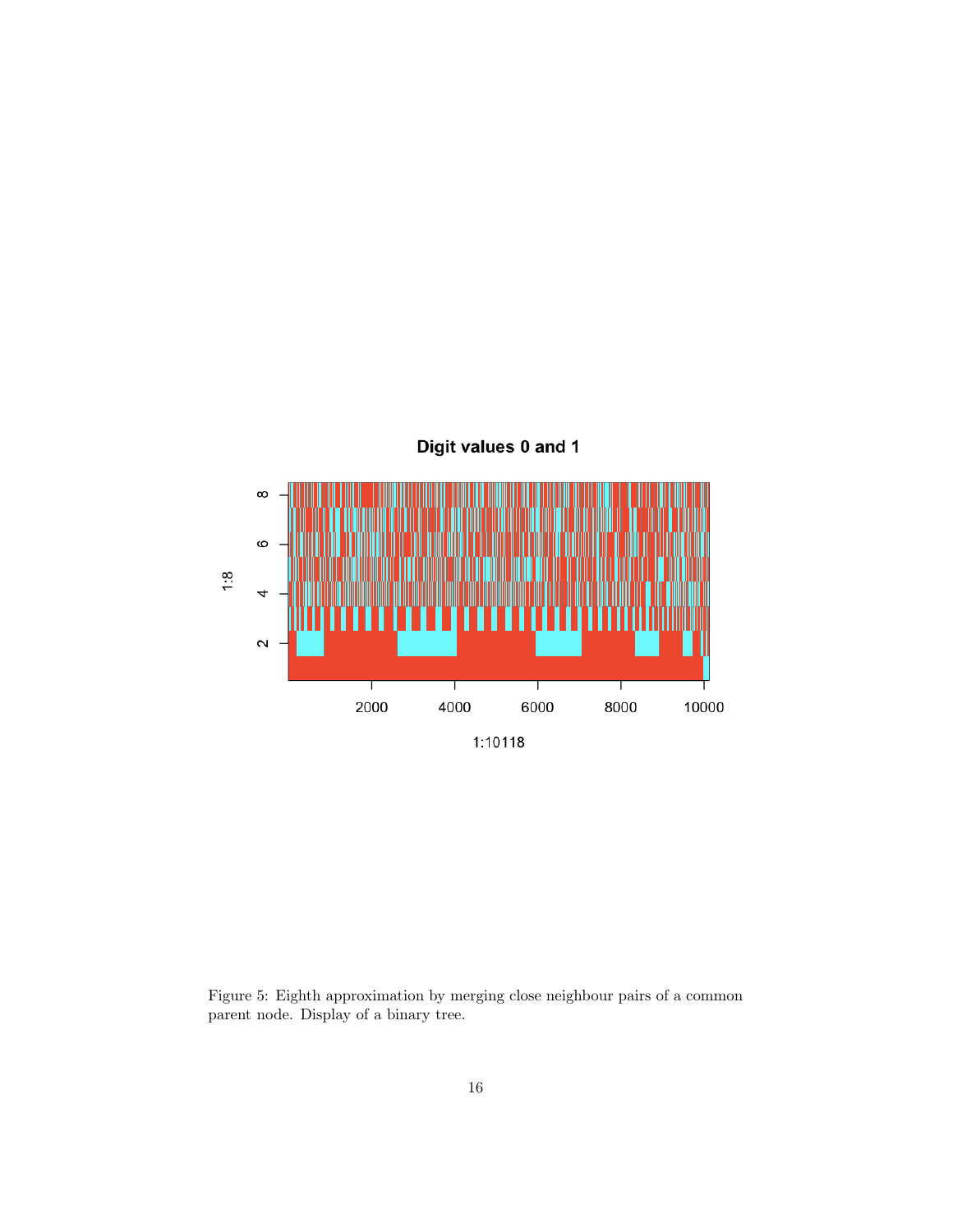



<span id="page-16-0"></span>9-adic, 8-adic, 7-adic, 6-adic, 5-adic, 4-adic, ternary, binary

Figure 6: Black curve: measure of approximation by the succession of m-adic approximations, starting with the 10-adic Baire array display, proceeding with the 9-adic, 8-adic, 7-adic, 6-adic, 5-adic, 4-adic, 3-adic or ternary, 2-adic or binary. Approximation is measured by squared error. Red curve: measure of convergence, being the difference, viz. the squared error, between the madic approximation and the previous approximation. Approximations and the original Baire array display have normalized values, in [0,1].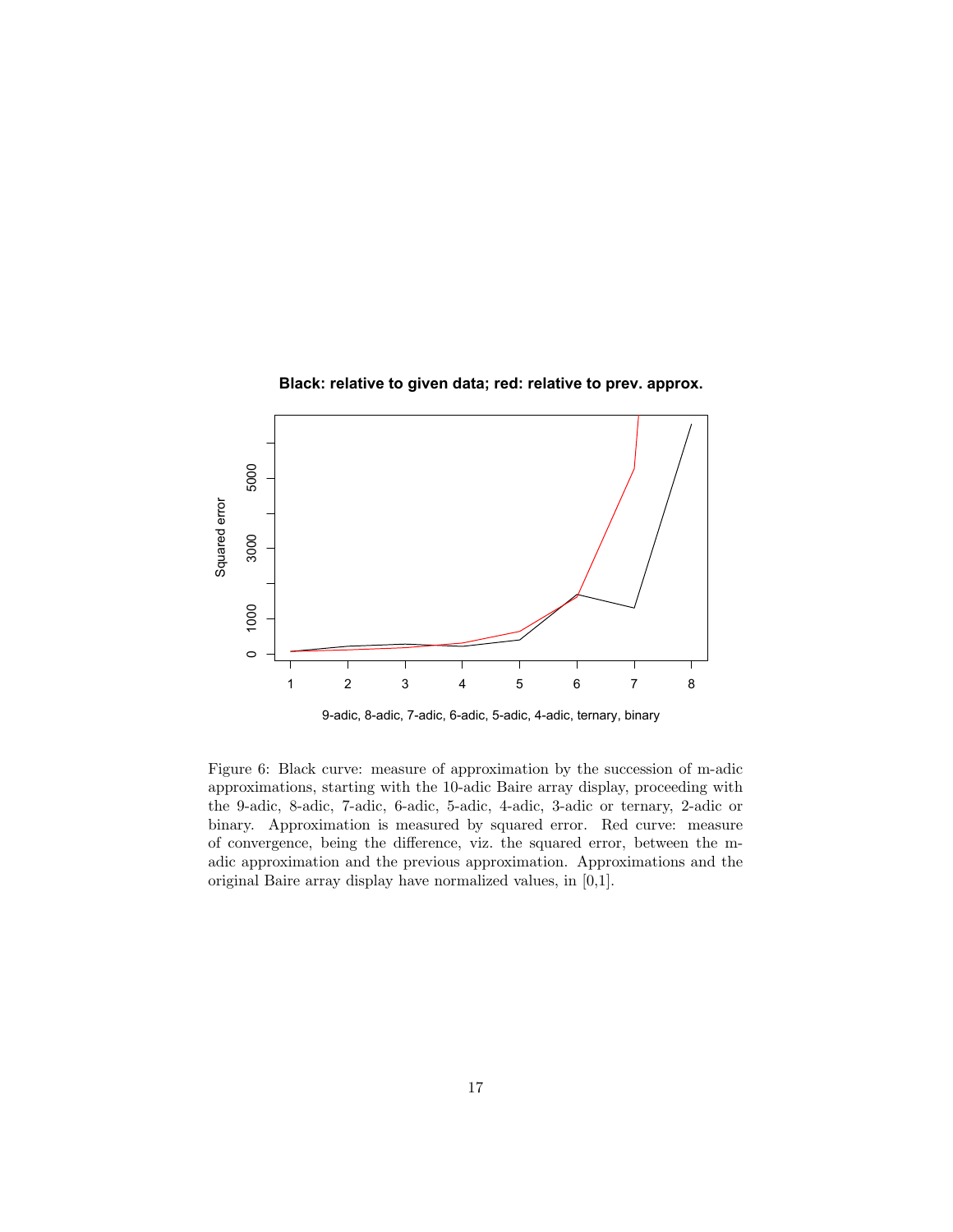ternary, prime), 4, 5 (prime), 6, 7 (prime), 8, and 9. Our methodology includes iterative optimization that is used for quantization. Such iterative optimization is not guaranteed to provide the global optimum, yet nonetheless with a fixed number of iterations, a practical sub-optimal outcome is obtained.

The relevance of bases other than 10, or 2 for binary arithmetic, can be addressed in terms of application domain. Following discussion of number base (and also scale) invariance, Hill [\[13\]](#page-18-9) briefly comments on octal (base 8) and hexadecimal (base 16), as well as binary, systems for computation. It can also be recalled that a ternary, i.e. base 3, computer was developed and built by Nikolay Brusentsov in 1958, and remains a technology, i.e. having a ternary rather than a binary basis for computers, that is still the subject of interest [\[14\]](#page-18-11).

The ability to map, through approximation, between number systems, that we have developed here, is valuable, firstly, to minimize storage, and, secondly, to manage the data representation. Such data representation in data analytics is for decision support, or, alternatively expressed, supporting actionable data.

Our work supports the following insightful statement. In his book [\[32\]](#page-19-11) (p. 2015), Herbert Simon, the Nobel prize-winner (1978, Economics), noted the following, in the chapter entitled "The architecture of complexity: hierarchic systems": "How complex or simple a structure is depends critically upon the way in which we describe it. Most of the complex structures found in the world are enormously redundant, and we can use this redundancy to simplify their description. But to use it, to achieve the simplification, we must find the right representation."

#### References

- <span id="page-17-1"></span>[1] R.G. Baraniuk and V. Cevher and M.F. Duarte and C. Hegde, "Modelbased compressive sensing", IEEE Transactions on Information Theory, 56 (4), 1982–2001, 2010.
- <span id="page-17-5"></span>[2] H.-H. Bock, "Origins and extensions of the k-means algorithm in cluster analysis", E-Journal for History of Probability and Statistics, 4 (2), 2008. [http://www.jehps.net/Decembre2008/Bock.pdf.](http://www.jehps.net/Decembre2008/Bock.pdf)
- <span id="page-17-2"></span>[3] P.E. Bradley, "On p-adic classification", p-Adic Numbers, Ultrametric Analysis and Applications, 1 (4), 271–285, 2009.
- <span id="page-17-0"></span>[4] L. Brekke and P.G.O. Freund, "p-Adic numbers in physics", Physics Reports, vol. 233, 1993, pp. 1–66.
- <span id="page-17-3"></span>[5] F. Benford, "The law of anomalous numbers", Proceedings of the American Philosophical Society, 78, 551–572. 1938.
- <span id="page-17-4"></span>[6] A. Berger and T.P. Hill, An Introduction to Benford's Law, Princeton University Press, 2015.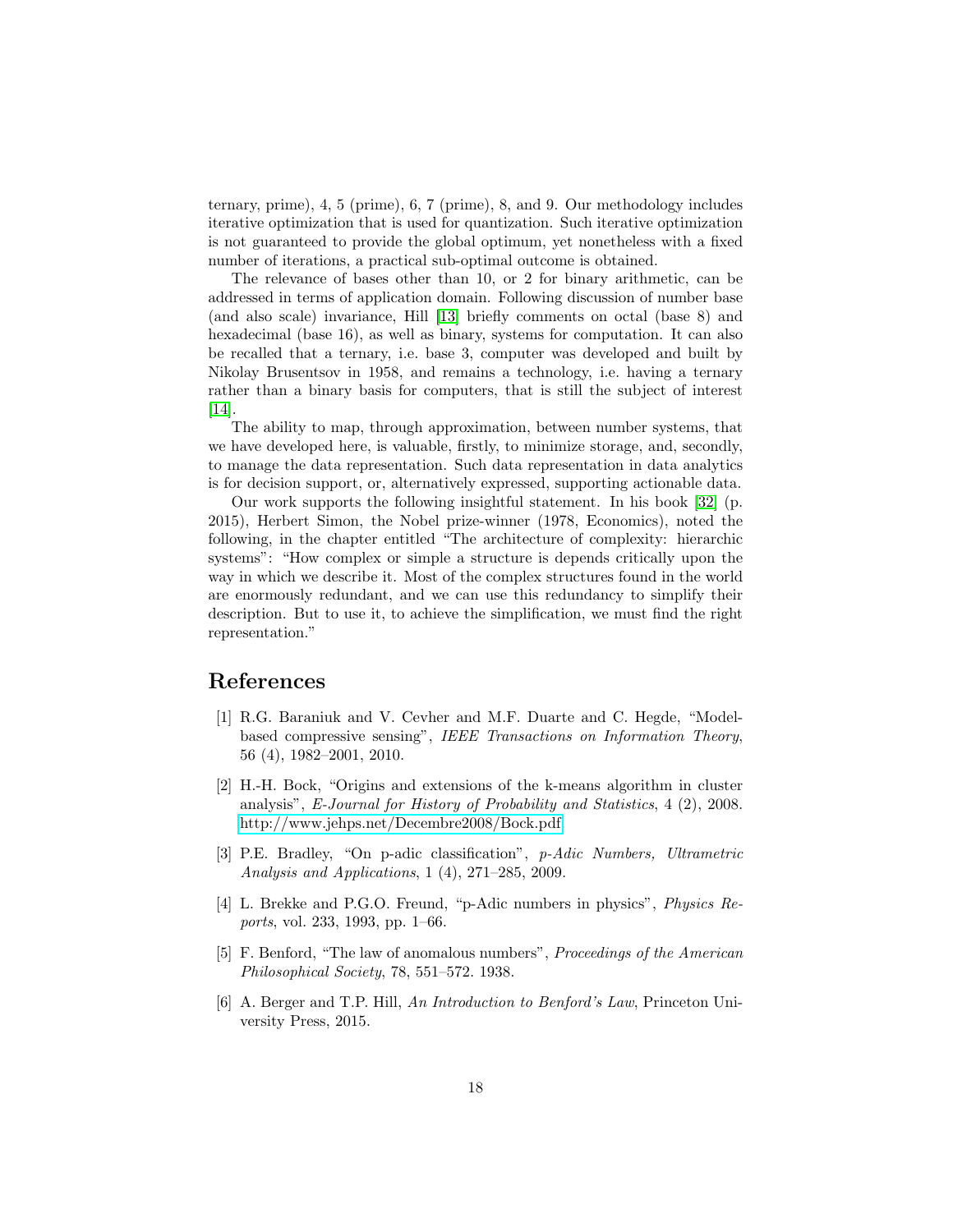- <span id="page-18-0"></span>[7] P. Contreras and F. Murtagh, "Fast, linear time hierarchical clustering using the Baire metric", Journal of Classification, 29, 118–143, 2012.
- <span id="page-18-1"></span>[8] B. Dragovich and A. Dragovich, "p-Adic modelling of the genome and the genetic code", Computer Journal, 53, 432–42, 2010.
- <span id="page-18-10"></span>[9] O. Erdem, A. Carus and Hoang Le, "Value-coded trie structure for highperformance IPv6 lookup", Computer Journal, 2014, in press.
- [10] F.Q. Gouvêa, *P-Adic Numbers*, Berlin: Springer, 2003.
- <span id="page-18-2"></span>[11] P. Hall, J.S. Marron and A. Neeman, "Geometric representation of high dimension, low sample size data", Journal of the Royal Statistical Society Series B, 67, 427–444, 2005.
- <span id="page-18-5"></span>[12] K. Hayashi, M. Nagahara and T. Tanaka, "A user's guide to compressed sensing for communications systems", IEICE Transactions on Communications, E96-B (3), 685–712, 2013.
- <span id="page-18-9"></span>[13] T.P. Hill, "A statistical derivation of the significant-digit law", Statistical Science, 10 (4), 354–363, 1995.
- <span id="page-18-11"></span>[14] D.W. Jones, The Ternary Manifesto, including "Standard ternary logic", "Ternary arithmetic", "TerSCII: ternary standard code for information interchange", "Number representations for ternary computers". [http://homepage.cs.uiowa.edu/](http://homepage.cs.uiowa.edu/~jones/ternary)∼jones/ternary, 2012.
- <span id="page-18-3"></span>[15] A.Yu. Khrennikov, "Gene expression from polynomial dynamics in the 2 adic information space", Proceedings of the Steklov Institute of Mathematics, 265, 131–139, 2009.
- <span id="page-18-6"></span>[16] M. Krasner, "Nombres semi-réels et espaces ultramétriques", Comptes-Rendus de l'Académie des Sciences, Tome II, 219, 433-435, 1944.
- <span id="page-18-7"></span>[17] Y. Linde, A. Buzo and R.M. Gray, "An algorithm for vector quantization design", IEEE Transactions on Communications, 28, 84–95, 1980.
- <span id="page-18-4"></span>[18] B. Mirkin (1997) Linear embedding of binary hierarchies and its applications, in B. Mirkin, F. McMorris, F. Roberts, and A. Rzhetsky (Eds.) Mathematical Hierarchies and Biology, DIMACS Series in Discrete Mathematics and Theoretical Computer Science, V. 37, American Mathematical Society, Providence, 331-356.
- <span id="page-18-8"></span>[19] B. Mirkin and E. Koonin (2003) A top-down method for building genome classification trees with linear binary hierarchies, in M. Janowitz, J.-F. Lapointe, F. McMorris, B. Mirkin, and F. Roberts (Eds.) Bioconsensus, DIMACS Series, V. 61, Providence: American Mathematical Society, 97- 112.